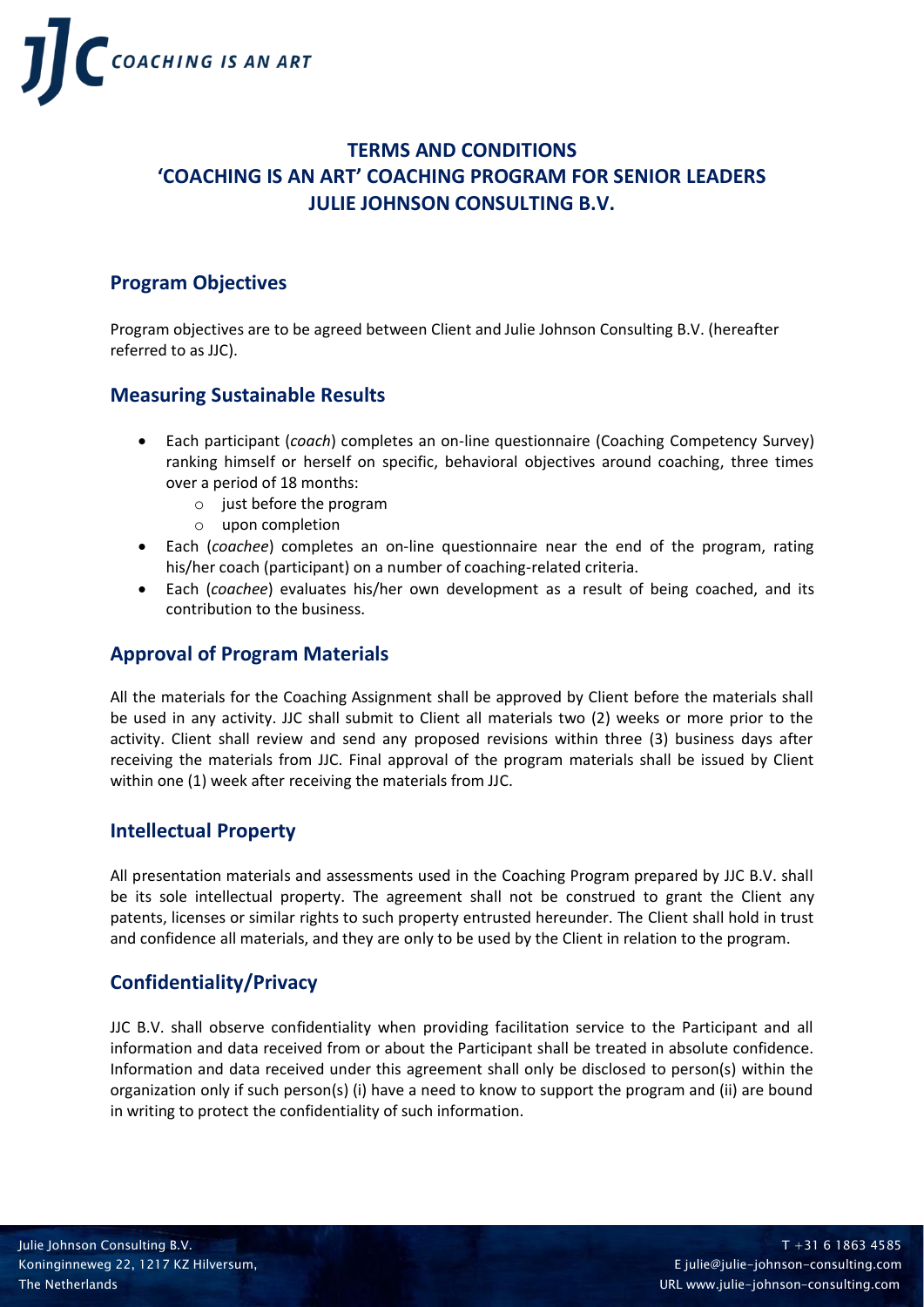

Further, JJC B.V. ensures that all your employees and subcontractors, if any, are made subject to adequate confidentiality agreements.

JJC B.V. shall value the Participant's privacy and would like him/her to understand the choices and control he/she has over his/her information at Julie Johnson Consulting (JJC BV). To help explain those choices and give you that control, you can read JJC B.V.'s [Privacy Policy.](https://www.julie-johnson-consulting.com/upload/66/files/JJC%20BV%20GDPR%20Privacy%20Policy%20May%202022.pdf)

# **Workforce Management**

JJC shall be responsible for assigning the most qualified executive coach(es) for the assignment either within the company or through subcontractor(s). JJC shall provide the biographies of qualified executive coach(es) to Client for review and approval six (6) weeks before the assignment starts. JJC shall also be responsible for the program design, program materials and logistics, unless otherwise agreed.

## **Results Invoicing and Payment Terms**

All rates are in Euro (€) and exclusive of 21% VAT. Invoices shall be issued in advance and shall be paid within 30 days from the date of invoice, unless otherwise agreed upon by both parties. All payments shall be made through bank wire transfer.

# **Cancellation & Refund Policy**

Cancellation of the program by Client must be made in writing via email t[o julie@julie-johnson](mailto:julie@julie-johnson-consulting.com)[consulting.com](mailto:julie@julie-johnson-consulting.com) an[d liza@Julie-johnsonconsulting.com](mailto:liza@Julie-johnsonconsulting.com)

| <b>TIMING</b>                          | <b>FEE</b>                            |
|----------------------------------------|---------------------------------------|
| < = 15 days before the Module 1 launch | 100% of the payment will be forfeited |
| 16-30 days before the Module 1 launch  | 75% of the payment will be forfeited  |
| 31-45 days before the Module 1 launch  | 50% of agreed fee                     |
| 46-60 days before the Module 1 launch  | 25% of the payment will be forfeited  |
| 61+ days before the Module 1 launch    | No charge                             |
| Damha an ann am Albanach               |                                       |

**Replacement of Coach**

In the event that the executive coach is unavailable to provide the service due to unavoidable circumstances, JJC will replace the executive coach with the approval of Client. Selection of the replacement coach by JJC will be free of charge.

## **Force Majeure**

Force majeure is defined in these Terms and Conditions as, beside what is understood with regards to this in law and jurisprudence, all external causes, foreseen or unforeseen, which JJC cannot influence, yet by which JJC becomes unable to fulfill its obligations.

JJC has the right to refer to force majeure in case the circumstance preventing the (further) fulfillment of its obligations, commences before JJC should have fulfilled its obligations.